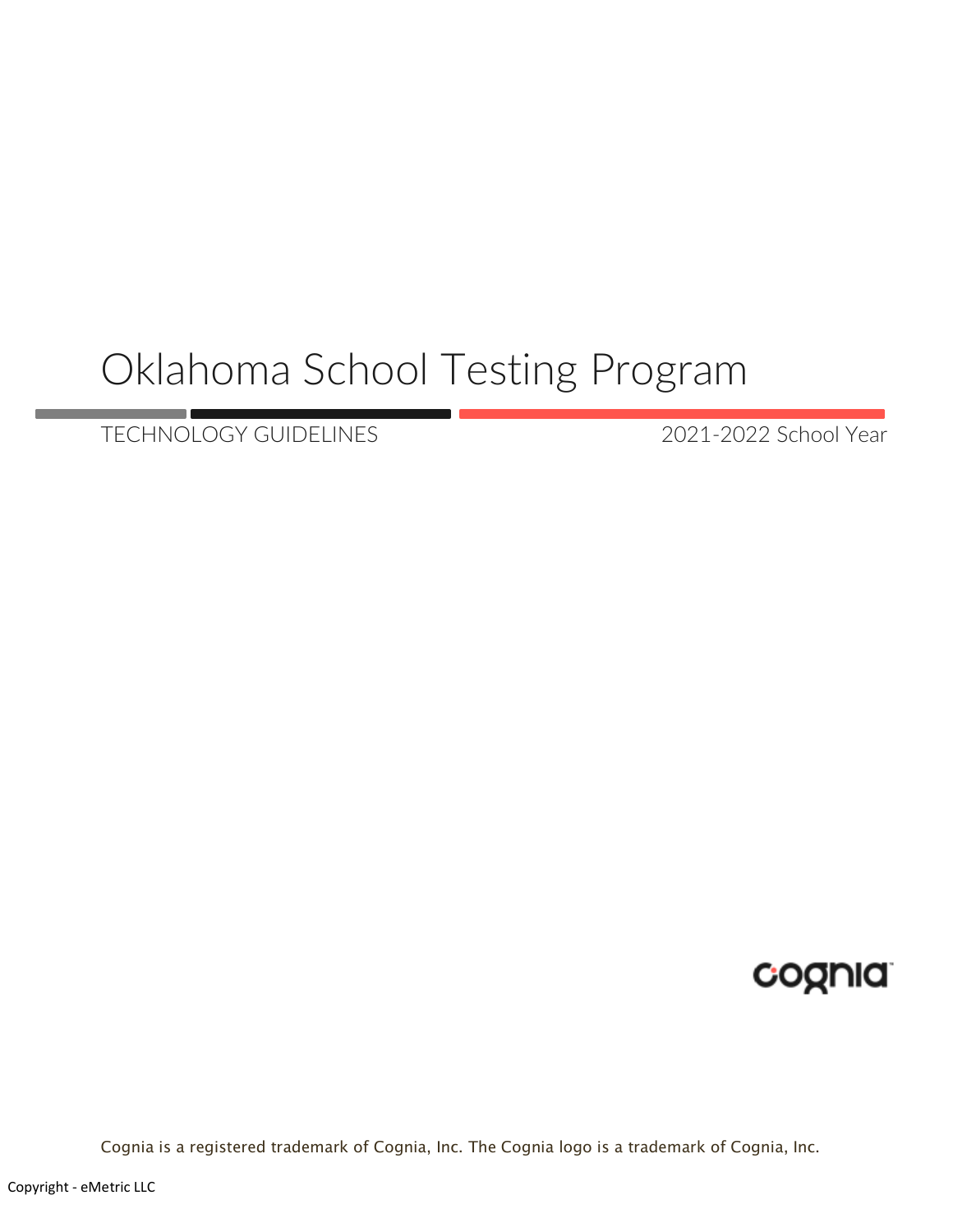© 2021 eMetric, LLC. This document, including all attachments, contains the proprietary and confidential information of eMetric. It is not to be distributed to any party without the explicit written consent of eMetric.

iTester is a registered trademark of eMetric LLC.

## Version Control

| <b>Version</b> | <b>Date</b> | Author  | <b>Change Description</b>                                                            |
|----------------|-------------|---------|--------------------------------------------------------------------------------------|
| 1.0            | 10/28/2021  | eMetric | Created support documentation per requirements<br>discussion with Cognia and OK SDE. |
|                | 2/23/2021   | eMetric | Updated supported versions for browsers, macOS, iPadOS,<br>and ChromeOS.             |
|                | 4/5/2022    | eMetric | Updated to show support for Windows 11.                                              |

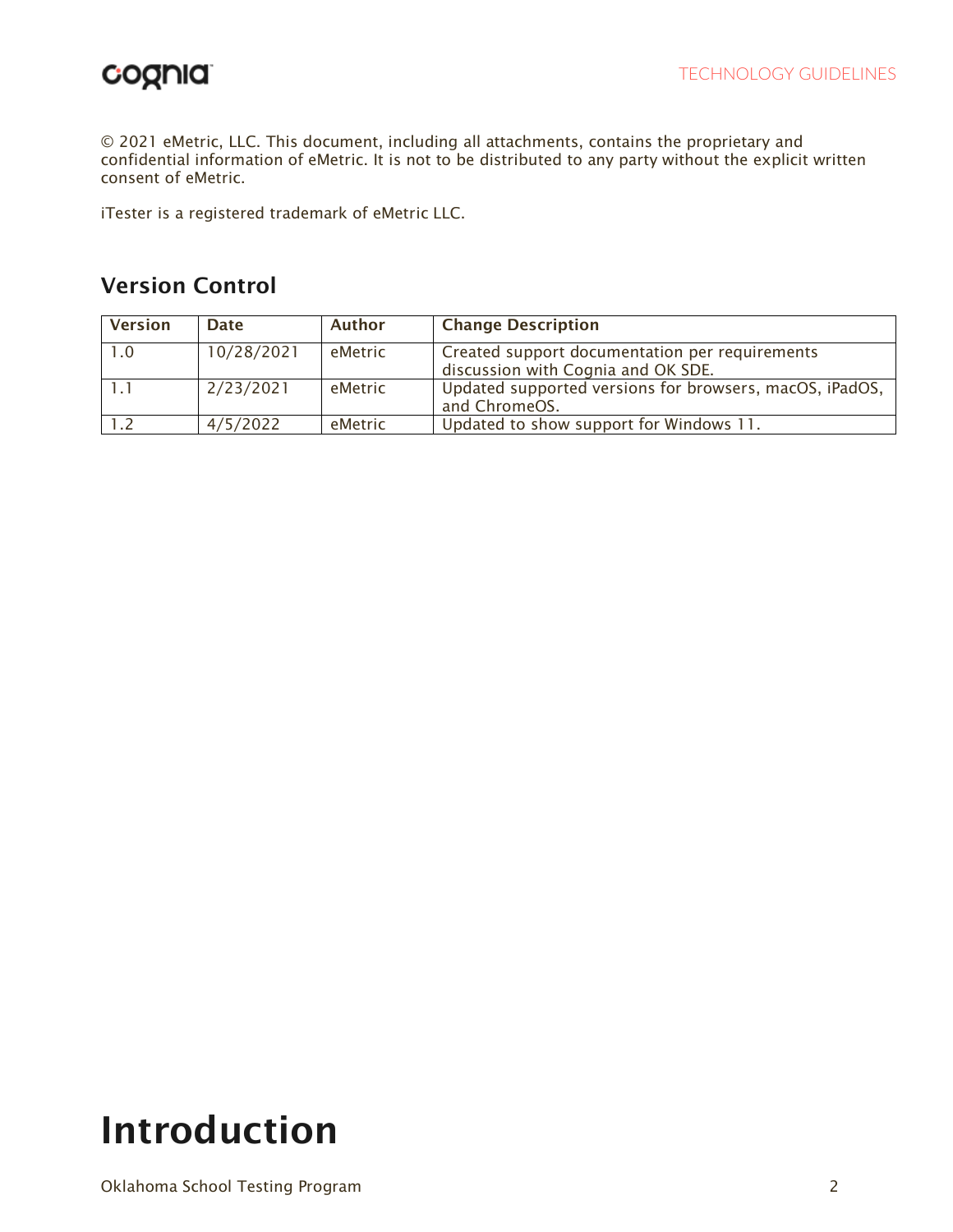## coonia

The Oklahoma State Department of Education and Cognia have updated these technology guidelines to inform and assist districts and buildings as they make technology purchases to best meet the assessment needs of their students and to ensure all purchases meet the minimum requirements for the Oklahoma School Testing Program (OSTP) and College- and Career-Readiness Assessments (CCRA) online testing administration for 2021-2022.

There are two components of OSTP & CCRA online testing: the OSTP Data Portal, used by school and district administrators, and the OSTP Kiosk, used by students for testing. The specifications for each component are explained below. If you have any questions about these technology specifications, please contact the Cognia Oklahoma Help Desk toll-free at: (866) 629-0220 or email at [oktechsupport@cognia.org.](mailto:oktechsupport@cognia.org)

## **OSTP Data Portal: Browser Specifications**

The OSTP Data Portal is accessible via the following browsers on desktops and laptops:

- Chrome<sup>™</sup> 98 or newer
- Firefox® 97 or newer
- Microsoft Edge™ 98 or newer
- Safari® 14 or newer

Additional Information on using the OSTP Data Portal can be found in the OSTP Data Portal guide here: <https://oklahoma.onlinehelp.cognia.org/guides/>

## **OSTP & CCRA: Student Test Device Specifications**

Students may test on a device provided it meets the specifications provided in Table 1. Changes for the 2021-2022 administration include the following:

- Updated specifications for all operating systems.
- The OSTP Kiosk may not work properly on operating system versions that are newer than those listed in Table 1. An operating system should not be updated until information is provided indicating it is supported for use with the OSTP.
- During practice tests and operational tests, a Texas Instruments<sup>tM</sup> TI-108 elementary calculator  $(+)'$  keys disabled), or TI-30XS MultiView<sup>TM</sup> scientific calculator will be available to the tester as a tool where permitted.
- If a Chromebook $\mathbb{M}$  was manufactured in 2017 or later, it will not work in kiosk mode unless it is managed by an administrator. To run the Chromebook™ in kiosk mode, you will need a Chrome management license.



*Students testing on devices that do not meet the Student Test Device Specifications are likely to encounter performance-related issues during testing.*



*iTester identifies third-party applications that may cause interruptions during online test administration. Users will be required to close these prior to logging into iTester. There may be additional third-party applications not currently identified by iTester that can cause interruptions or interfere with the secure kiosk functionality. To minimize potential security issues and interruptions introduced by these applications, we recommend disabling such third-party applications from the devices prior to conducting the operational test.*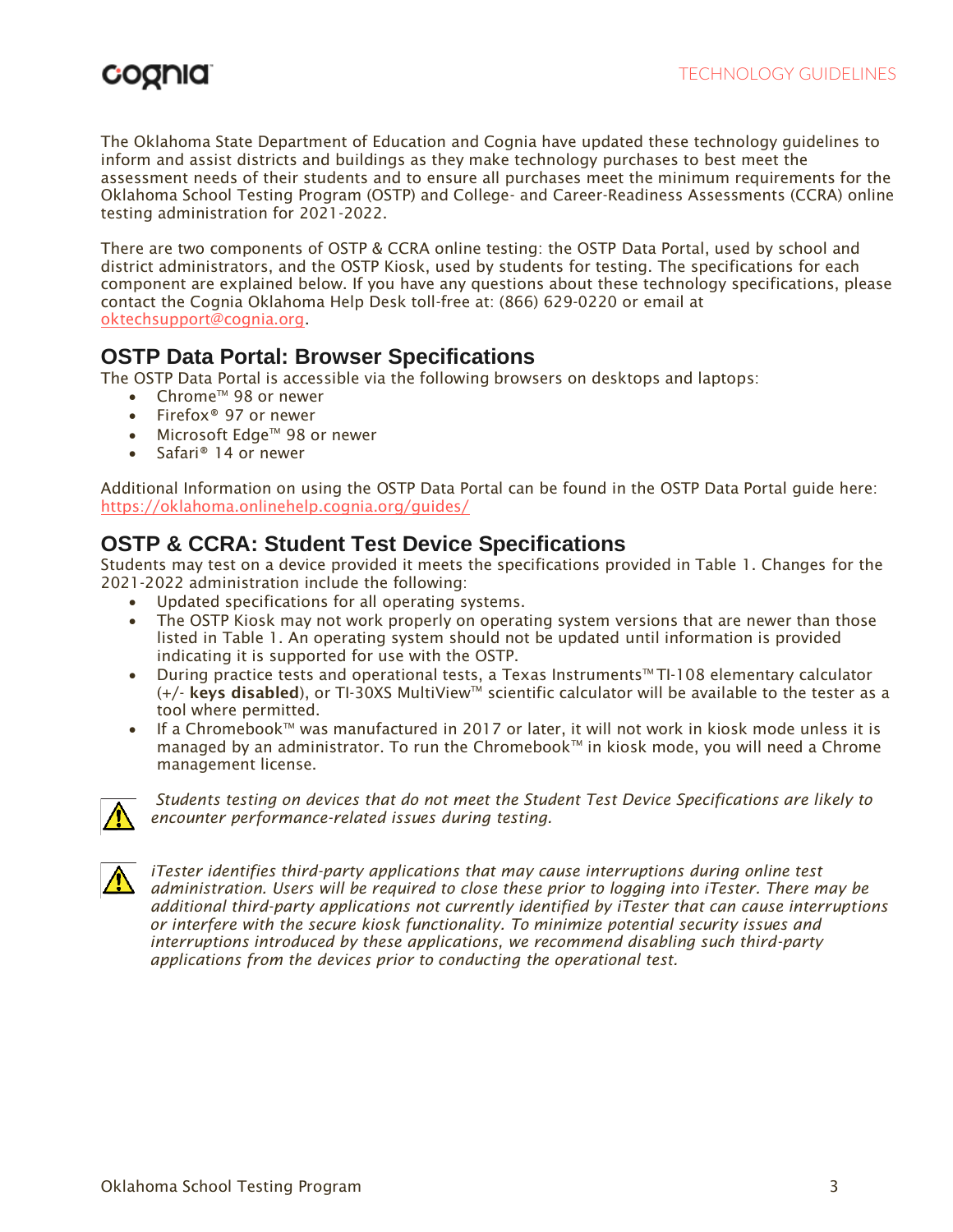#### *Table 1. Student Testing Interface Specifications*

| <b>System Requirements - All Hardware</b>               |                                                                                                                           |  |  |  |
|---------------------------------------------------------|---------------------------------------------------------------------------------------------------------------------------|--|--|--|
| Connectivity                                            | Student devices must be able to connect to the internet via wired or<br>wireless networks                                 |  |  |  |
| <b>Screen Size</b>                                      | 9.7" screen size or larger/ "10-inch class" tablets or larger                                                             |  |  |  |
| <b>Screen Resolution</b>                                | 1024 x 768 or larger                                                                                                      |  |  |  |
| <b>Browser Requirements</b>                             |                                                                                                                           |  |  |  |
| Browsers <sup>a</sup><br>(Used for Practice Tests Only) | Chrome™ 98 or newer<br>Firefox <sup>®</sup> 97 or newer<br>Microsoft Edge™ 98 or newer<br>Safari <sup>®</sup> 14 or newer |  |  |  |
| <b>Desktop and Laptop Specific Requirements</b>         |                                                                                                                           |  |  |  |
| <b>CPU</b>                                              | $1.3$ GHz                                                                                                                 |  |  |  |
| Memory                                                  | 2 GB (4 GB is strongly recommended for best performance)                                                                  |  |  |  |
| Windows <sup>®</sup>                                    | Windows <sup>®</sup> 8.1, 10, 11 <sup>b</sup>                                                                             |  |  |  |
| macOS <sup>®</sup>                                      | $10.14 - 12$ (64-bit only)                                                                                                |  |  |  |
| Linux <sup>®</sup>                                      | Fedora™ 34 (64-bit only)                                                                                                  |  |  |  |
| <b>Tablet and Chromebook Specific Requirements</b>      |                                                                                                                           |  |  |  |
| iOS and iPadOS                                          | $13.1 - 15.3$                                                                                                             |  |  |  |
| Chromebook™                                             | Chrome $OS^{TM}$ 80 - 98 <sup>c</sup>                                                                                     |  |  |  |

*Note*: Android devices will not be supported. As new operating systems and browser versions are released, eMetric will update technology guidelines following successful compatibility testing. Windows is a registered trademark of Microsoft Corporation. Firefox is a registered trademark of the Mozilla Foundation. Safari, Mac, and iPad are registered trademarks of Apple Inc. Chrome and Chromebook are registered trademarks of Google Inc. Fedora is trademark of Red Hat, Inc. Linux is the registered trademark of Linus Torvalds in the U.S. and other countries.

- a. Text-to-speech on browsers is partially supported.
- b. Only in desktop mode. Windows 10 S is not supported.
- c. Beginning March 1, 2022, we strongly recommend ChromeOS 96 on the LTS channel. Beginning in September 2022, eMetric will only support versions of Chrome OS that are released on the LTS channel.

*Table 2. Tools and Accommodations (available on all devices except where noted)*

| <b>Tools</b>            | Accommodations                                                                                 |
|-------------------------|------------------------------------------------------------------------------------------------|
| Guideline Tool          | Screen Zoom                                                                                    |
| Answer Masking Tool     | <b>Color Contrast</b>                                                                          |
| <b>Basic Calculator</b> | <b>General Masking</b>                                                                         |
| Scientific Calculator   | Turn off All Universal Tools                                                                   |
| <b>Sketch</b>           | Text-to-speech for Mathematics, Science, US History, and English<br>Language Arts <sup>a</sup> |
| <b>Text Highlight</b>   | Spanish Text-to-speech for Mathematics, Science, and US History a                              |
|                         | Allow Accessibility Mode Testing                                                               |

<sup>a</sup> *Text-to-speech is not supported on Linux operating systems.*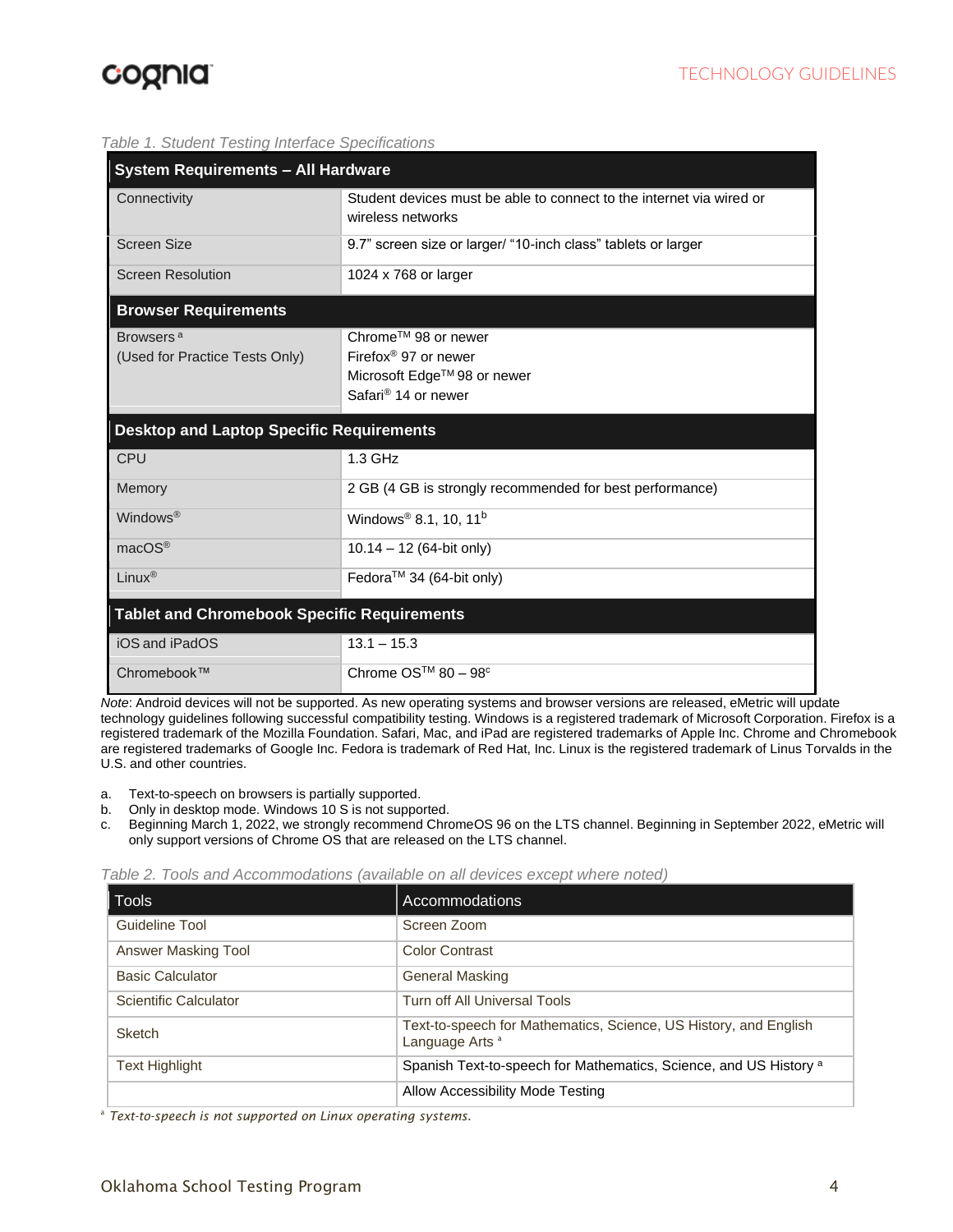## **iTester and 3rd Party Assistive Technology**

iTester provides a rich suite of accessibility and accommodations features within the testing platform to assist students with special needs. Several external third-party accessibility hardware solutions and Microsoft Windows-based accessibility applications are also supported by iTester.

iTester is developed in compliance with the World Wide Web Consortium's (W3C) Web Content Accessibility Guidelines (WCAG) 2.0, Level AA for optimal compatibility with assistive technology products and features. As part of this effort, eMetric utilizes the W3C's Accessible Rich Internet Application (ARIA) recommendation to improve the interaction between assistive technology and the testing platform. Any assistive technology products should comply with the User Agent Accessibility Guidelines (UAAG) and support the ARIA recommendation for the best user experience.

Test coordinators should ensure the "Allow Accessibility Mode" (AAM) accommodation is turned on for all students who will require Windows-based third-party accessibility software. Note that this is only available in the Windows iTester Kiosk application. Owing to iTester's secure kiosk feature and variability among assistive technologies, some assistive technology software *may not be* compatible with iTester, even with the "Allow Accessibility Mode Testing" accommodation activated. Also note that some assistive software, including commonly used screen readers, *do not require AAM* to be used within the kiosk.

Prior to operational testing, test coordinators must utilize iTester's assistive technology check test to:

- 1. ensure the student's assistive technology will work with iTester,
- 2. determine whether the AAM accommodation must be activated to use the assistive technology, and
- 3. provide the student an opportunity to practice using the assistive technology with the iTester Kiosk.

If the preferred third-party assistive technology does not work well with the iTester Kiosk Allow Accessibility Mode on, then consider using the third-party software on an external stand-alone device and transcribing the student's answers into iTester with accordance with your [state's transcription](https://sde.ok.gov/documents/ostp-accommodation-manuals-companion-documents)  [policy.](https://sde.ok.gov/documents/ostp-accommodation-manuals-companion-documents)

Some test content, such as Technology Enhanced Items, may not be fully WCAG compatible. Depending upon the test content provider and your state's accessibility and accommodations policy, an alternate form or paper test may be required.

*A note on screen readers*: eMetric tests screen reader compatibility using JAWS2019. JAWS2019 does not require AAM to be activated to be used within the iTester Kiosk.

*A note on Speech-to-Text (STT)*: Many commonly used Windows-based STT programs (for example: Windows dictation, Dragon NaturallySpeaking, Read and Write) can be used with iTester without AAM activated (see Allow Accessibility Mode User Guide for more information) provided the software is running prior to launching the Kiosk. STT programs can be used for basic dictation but editing commands (voice commands used to select and edit text that was previously dictated) will not work. If the student closes the STT application during testing, the student must exit the kiosk, restart the STT program and then re-log into the Kiosk to continue testing with STT (shortcut keys cannot be used to launch the application while the kiosk is open).

Important Note: Allow Accessibility Mode reduces kiosk security controls to allow third-party software to operate in conjunction with the kiosk. If AAM is used, test administrators should closely monitor students testing with this accommodation to ensure test security is not compromised.